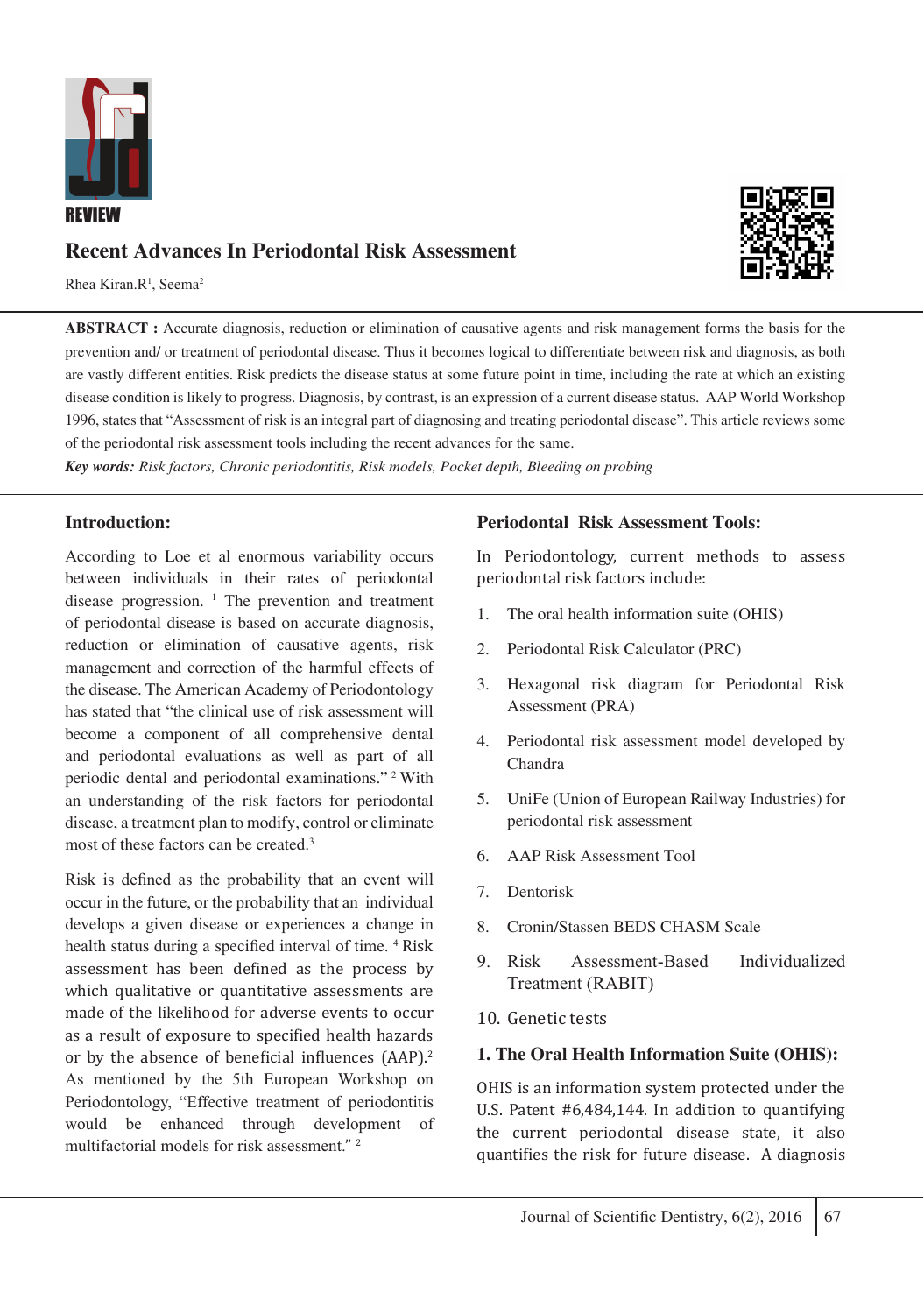is made and a risk score as well as a disease score are calculated. Based on these scores, treatment and interventions are ranked and color coded based on the success status as those most likely to be successful, those less likely and those most unlikely to be successful. On re‑examination following the treatment procedures, post-treatment risk and disease assessment are performed. Change in the risk and disease state are automatically analyzed by the system and are used to update the risk and disease scores as well as to refine and improve the most appropriate treatments for any given set of conditions.5, 6

### **2. Periodontal Risk Calculator (PRC):**

In 2002, Page and colleagues introduced the Periodontal Risk Calculator (PreViser), a component of the Oral Health Information Suite.<sup>7</sup> The PRC is a web-based tool that can be accessed through a dental office computer. The risk calculation is a multi–step process involving mathematical algorithms that use nine risk factors which include:

- Patient age
- Smoking history
- Diagnosis of diabetes
- History of periodontal surgery
- Pocket depth
- Furcation involvements
- Restorations or calculus below the gingival margin
- Radiographic bone height
- Vertical bone lesions.

PRC assigns the individual a level of risk on a scale ranging from 1 (lowest risk) to 5 (highest risk). To document pocket depth and radiographic bone height, a three-point scale is used. An algorithm was developed to quantify disease severity from pocket depth and bone height values. The base risk score is calculated using an algorithm that correlates disease severity with age. The risk score is increased if there is a positive history of periodontal surgery and if the patient smokes more than 10 cigarettes per day or the patient has diabetes that is poorly controlled. The existence of furcation involvements, vertical bone lesions or subgingival restorations or calculus increase risk when the risk score is otherwise less than four.4 Based on these parameters, "numeric risk and disease severity scores" are calculated that establish both an assessment of risk and quantification of disease severity. These, in turn, are coupled with suggested treatment options for the clinician.<sup>5,7,8</sup>

## **3. The Hexagonal Risk Diagram For Periodontal Risk Assessment (PRA):**

Lang and Tonetti described a functional diagram based on six parameters for use in estimating an individuals' risk for progression of periodontitis. The PRA model consists of an assessment of the level of infection (proportion of sites with bleeding on probing (BOP), the prevalence of residual periodontal pockets (PPD≥5 mm), tooth loss, an estimation of the loss of periodontal support (proportional relationship between root length and radiographic bone loss at the worst site in the posterior region) in relation to the patient's age, an evaluation of systemic and genetic conditions and an evaluation of the environmental/ behavioural factor smoking. If a systemic or genetic factor is known, the area of high risk is marked for this parameter. All other parameters have their own scale for low-, moderate and high–risk profiles.<sup>9</sup>



**(Figure:1) Functional diagram to evaluate the patient's risk for recurrence of periodontitis.**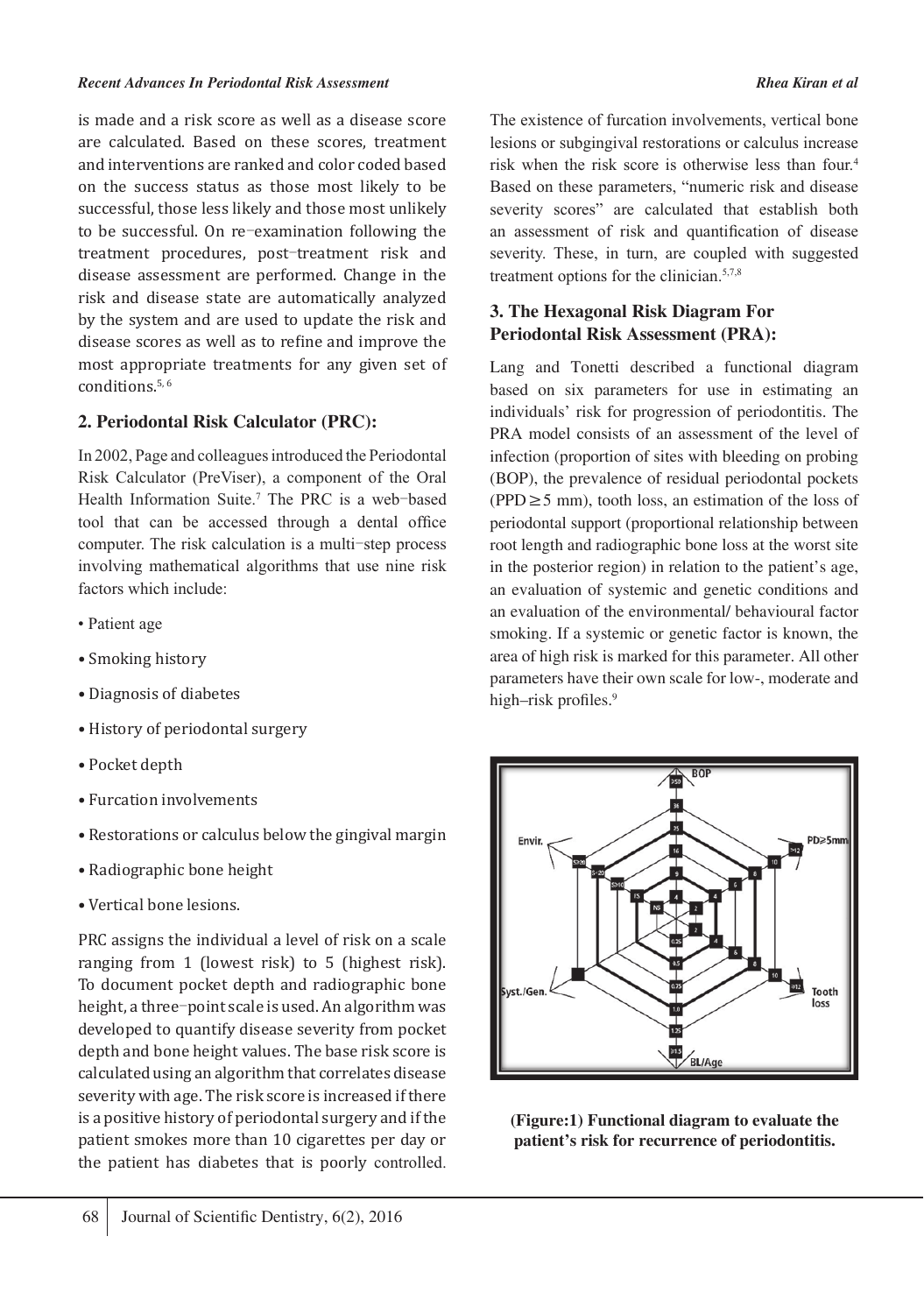#### *Recent Advances In Periodontal Risk Assessment Rhea Kiran et al*

Each vector represents one risk factor or indicator with an area of relatively low risk, an area of moderate risk and an area of high risk for disease progression. All factors have to be evaluated together and hence, the area of relatively low risk is found within the center circle of the polygon, while the area of high risk is found outside the periphery of the second ring in bold. Between the two rings in bold, there is the area of moderate risk.<sup>9</sup>

### **4. The Periodontal Risk Assessment Model developed by Chandra:**

In 2007, Chandra evaluated a novel periodontal risk assessment model in patients presenting for dental care. This new model based on the periodontal risk assessment model by Lang and Tonetti where the following parameters are recorded: percentage of sites with bleeding on probing, number of sites with pocket depths ≥ 5mm, number of teeth lost, bone loss/age ratio, attachment loss/age ratio, diabetic and smoking status, dental status, other systemic factors and risk determinants. In this model, DM is separated from systemic conditions. It uses a five-point scale for each factor.<sup>17</sup>

![](_page_2_Figure_5.jpeg)

#### **(Figure: 2) The Periodontal Risk Assessment Model**

In contrast to the Periodontal Risk Calculator (PRC), which is calculated at the onset of treatment, the PRA provides an assessment of risk for patients during the supportive, post treatment phase, after active therapy has been completed. It is a continuous multilevel risk assessment model that incorporates subjective tooth and site risk assessments and generates a functional diagram, and depending on the area of the polygon categorizes the patient into low-, medium- and highrisk categories. 10, 12

## **5. The Simplified Method (UniFe) For Periodontal Risk Assessment:**

 In 2009, Trombelli and co-workers proposed a new objective method (UniFe) (Union of European Railway Industries) in order to simplify the risk assessment procedures.11 Risk assessment according to UniFe method is based on five parameters, derived from the patient medical history and clinical recordings. UniFe parameters are as follows: smoking status, diabetic status (both type 1 and type 2), number of sites with probing depth  $\geq$  5mm, bleeding on probing score, and bone loss/age records.<sup>1</sup>

![](_page_2_Figure_10.jpeg)

## **6. American Academy Of Periodontology Self-Assessment Tool:**

The web based self assessment tool available on the American Academy of Periodontology website is a good example of the value and limitations of how knowledge about the role of individual periodontal risk factors may be used in combination to educate patients, raise awareness and assist in decision making. The tool's web interface is a brief 13‑item questionnaire that asks straightforward questions that most persons would be able to answer easily. The items include the person's age (three response options: <40; 40–65; >65 years) and their flossing behavior (daily, weekly, seldom). Other items have simple response choices of yes or no, whereas several items in addition to the yes/ no option also include the option of don't know (any of your family members had gum disease, are your teeth loose, do you currently have any of the following health conditions, i.e. heart disease, osteoporosis, osteopenia, high stress or diabetes) or the option of don't remember (seen a dentist in the last 2 years, ever been told that you have gum problems, gum infection or gum inflammation). 5, 12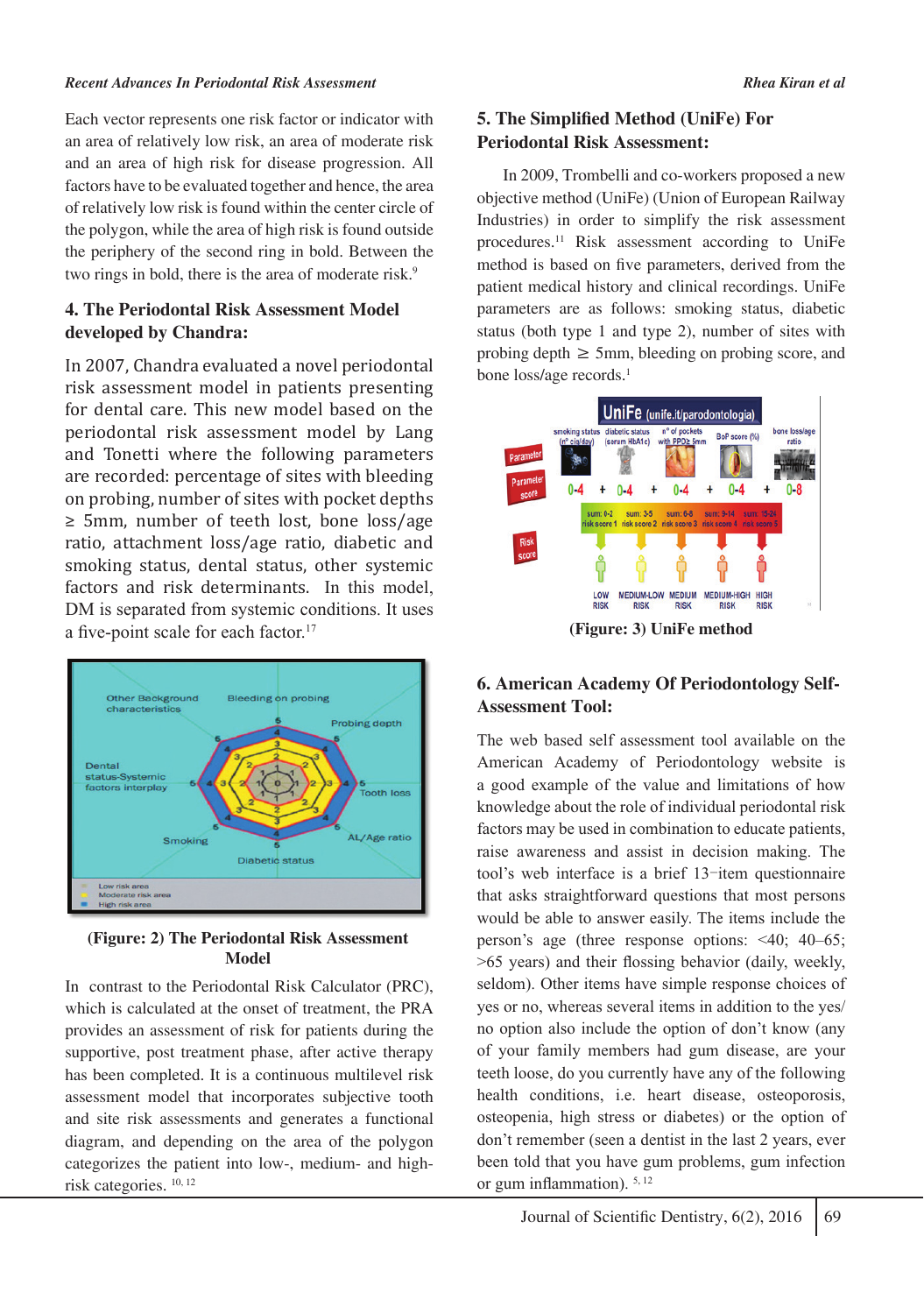The answers to the questions are combined using a proprietary algorithm to yield one of three risk categories: low risk, medium risk or high risk. The website informs users that by using the answers to the questions, the self‑assessment tool will help them to see if they are at risk for having or developing periodontal  $(gum)$  disease.<sup>12</sup>

#### **7. Dentorisk:**

Most recently, Lindskog and coworkers developed a computerized risk assessment and prognostication program (DentoRisk) that is used in conjunction with a skin test for inflammatory reactivity (Dento test).

This model takes 20 factors into consideration including:

Systemic Predictors:

Age in relation to history of chronic periodontitis, family history of chronic periodontitis, systemic disease and related diagnoses, result of skin provocation test, patient cooperation and disease awareness, socioeconomic status, smoking, clinician experience

Local Predictors:

bacterial plaque (oral hygiene), endodontic pathology, furcation involvements, vertical intrabony defects, radiographic marginal bone levels, PD, BOP, marginal dental restorations, increased tooth mobility, missing teeth, abutment teeth, presence of purulence

![](_page_3_Picture_10.jpeg)

**(Figure: 4) Dentorisk model**

This model differs from others in that an assessment is first calculated from patient's overall dentition (Level I). If an elevated risk is detected, a prognosis for annualized attachment loss for each individual tooth (Level II) is then computed. This information can then be used during the treatment planning appointment, and provide the patient and clinician with a current and the future prognostication (based on completion of successful therapy).<sup>13</sup>

### **8. Cronin/Stassen BEDS CHASM Scale:**

This represents a four step risk assessment model. The calculated Odds ratio helps to standardize risk assessment, allowing factors to be easily compared with the standard numerical index

| <b>B-BMI</b>       | Score 2          |
|--------------------|------------------|
| <b>E-Ethnicity</b> | <b>Score 1.5</b> |
| <b>D-Diabetic</b>  | Score 2.5        |
| <b>S-Stressed</b>  | Score 2          |
| <b>C-College</b>   | Score 2.5        |
| <b>H-Hygiene</b>   | Score 2          |
| $A-Age 65+$        | Score 3.5        |
| S-Smoker           | Score 1.5        |
| <b>M</b> -Male     | Score 1.5        |

The total score of 19 indicates the highest risk.<sup>14</sup>

### **9. Risk Assessment-Based Individualized Treatment (RABIT)**

 The RABIT approach differs from the current recall approach by recognizing several points. First, risk assessment is done as part of the initial diagnosis; recall schedules should be automatically generated in the EHR, immediately following risk determination. This approach will ensure that patients with complex treatment plans will have the risk factors addressed and reevaluated also during the active treatment phase and not only after completion of treatment. Second, multiple recall schedules that address different risk factors need to be implemented; not every recall appointment should include the same prophylactic treatments and/ or recommendations. For example, a patient can be scheduled for quarterly appointments because of his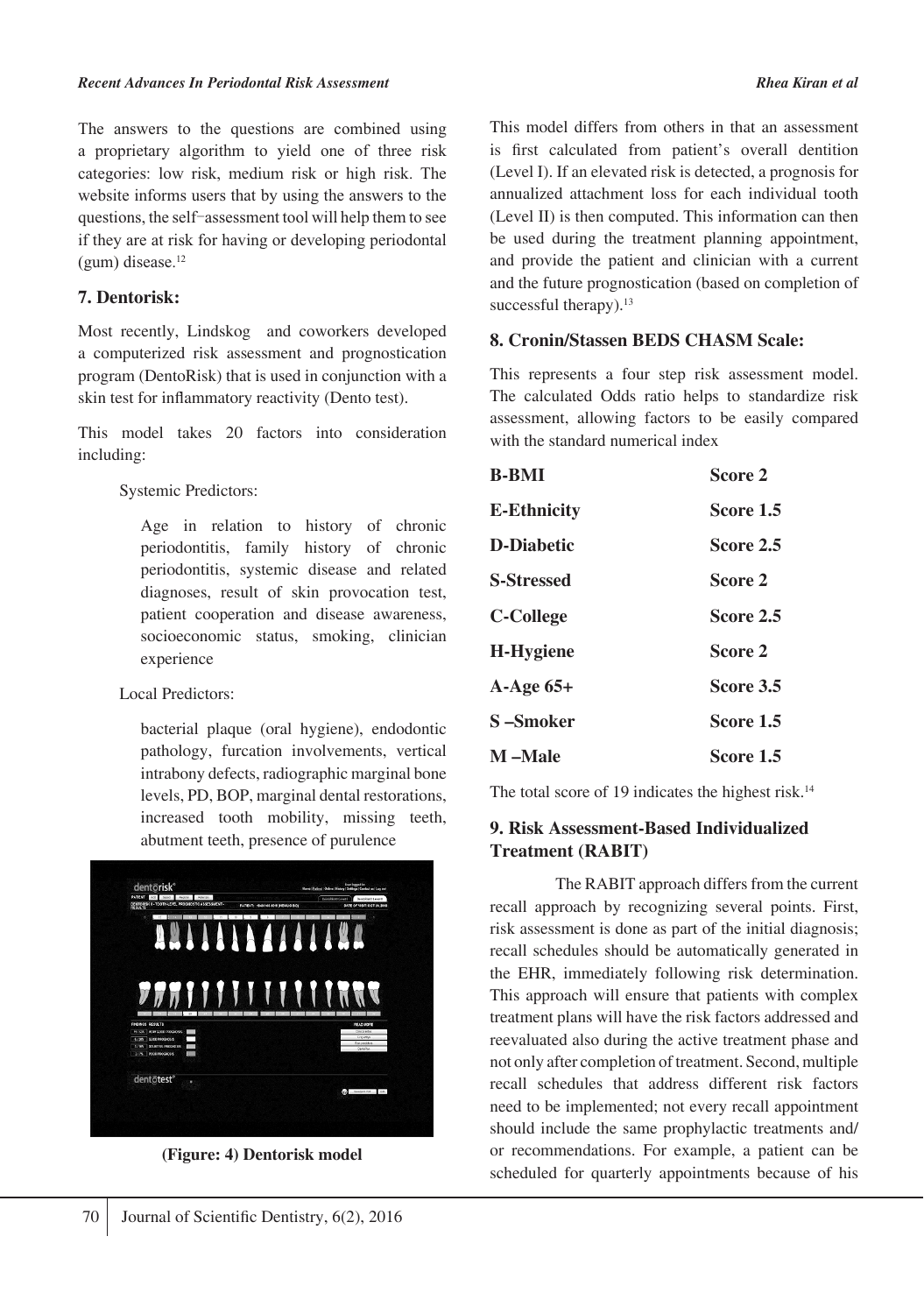#### *Recent Advances In Periodontal Risk Assessment Rhea Kiran et al*

or her periodontal situation, whereas the caries risk dictates a twelve months recall schedule for evaluation of this risk. Third, following periodic reevaluation, the risk for a particular category may change requiring a new recall schedule for that category. Fourth, whenever possible, recall appointments driven by different risk factors should be combined into single recall appointments in order to enhance efficiency and patient compliance. Fifth, the electronic recall system should automatically delete caries risk- and periodontal risk-driven recall schedules when a patient becomes edentulous. 15

#### **11. Genetic Tests:**

 Recently, a genetic test was available to test patients for periodontal disease risk. This test determines whether people possess a combination of alleles in two IL-1 genes. Studies have reported an increased frequency of a differentIL-1 genotype in people with advanced adult periodontitis compared with those with early or moderate disease. There isalso retrospective evidence that genetic testing for the specificIL-1 genotype may give indication of increased susceptibility totooth loss in periodontal maintenance patients. A more recent prospective study reported that this composite genotype was not associated with progressive clinical attachment loss during a 2 year period after periodontal therapy. However, it may be concluded that genetic testing has potential for the future, but more research is needed to evaluate its utility.<sup>5, 16</sup>

#### **Clinical Implications:**

 The aim of risk assessment is to provide the clinician with the opportunity to develop a risk-based treatment plan which will incorporate the level of risk as well as the severity of periodontal disease. It also highlights the opportunity to develop an acurate treatment plan that targets the risk factors, such as periodontal pocket depth, bacteria, tobacco use, and diabetic control for the purpose of reducing risk etc.

### **References:**

- 1. Harald Löe, Else Theilade and S. Börglum Jensen. Experimental Gingivitis in Man. Journal of Periodontology May-June 1965, Vol. 36, No. 3: 177-87
- 2. American Academy of Periodontology statement on Risk Assessment. J Periodontol. 2008;2:202.
- 3. Margaret J. Fehrenbach. Risk Factors For Periodontal Disease. The Preventive Angle. Preventive & Hygiene Insights from The Richmond Institute., Volume VI, Issue II
- 4. Albandar JM. Global risk factors and risk indicators for periodontal diseases.. Periodontol 2000 2002;29:177-206.
- 5. Elizabeth Koshi, S. Rajesh, Philip Koshi,and P. R. Arunima. Risk assessment for periodontal disease J Indian Soc Periodontol. 2012 Jul-Sep; 16(3): 324–28
- 6. Page RC, Martin JA, Loeb CF. The Oral Health information Suite (OHIS). Its use in the management of Periodontal Disease. J Dent Educ. 2005;69:509–20
- 7. Page RC, Krall EA, Martin J, Mancl L, Garcia RI. Validity and accuracy of a risk calculator in predicting periodontal disease. J Am Dent Assoc. 2002;133:569–76
- 8. Page RC, Martin J, Krall EA, Mancl L, Garcia R. Longitudinal validation of a risk calculator for periodontal disease. J Clin Periodontol. 2003;30:819–27.
- 9. Lang, MS Tonetti. Periodontal risk assessment (PRA) for patients in upportive periodontaltherapy (SPT) . Oral Health Prev Dent, 2003 1:7–16
- 10. Chandra RV . Evaluation of a novel periodontal risk assessment model in patients presenting for dental care. Oral Health Prev Dent. 2007;5(1):39-48.
- 11. Trombelli L, Farina R, Ferrari S, Pasetti P, Calura G Comparison between two methods for periodontal risk assessment. Minerva Stomatologica 2009;58:277-87
- 12. Wayne Kye, Robert Davidson, John Martin, Steven Engebretson. Current status of periodontal risk assessment. Journal Of Evidence-Based Dental Practice Special Issue .Periodontal And Implant Treatment. Volume 12, Supplement 1: 2-11
- 13. Lindskog S, Blomlof J, Persson I, Niklason A, Hedin A, Ericsson L, et al. Validation of an algorithm for chronic periodontitis risk assessment and prognostication: risk predictors, explanatory values, measures of quality, and clinical use. J Periodontol 2010;81:584-93.
- 14. Cronin AJ, Claffey N, Stassen LF. Who is at risk? Periodontal disease risk analysis made accessible for the general dental practitioner. Br Dent J. 2008 Aug 9;205(3):131-7
- 15. Sorin T. Teich. Risk Assessment-Based Individualized Treatment (RABIT): A Comprehensive Approach to Dental Patient Recall. Journal of Dental Education 2013, Volume 77;Number 4:448-57
- 16. Kornman KS, Crane A, Wang HY, Newman MG, Pirk